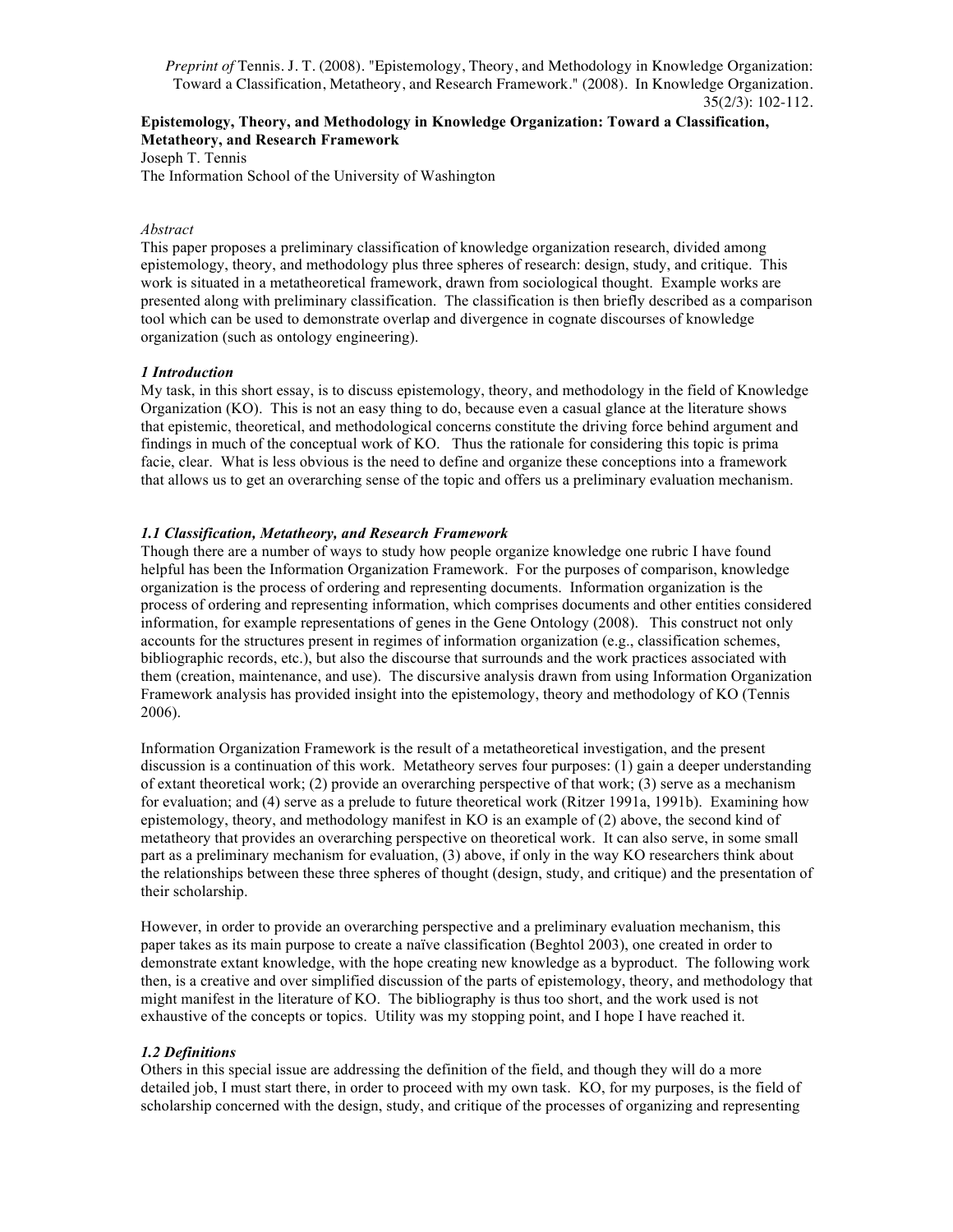documents that societies see as worthy of preserving. This field, as stated, has three parts: design, study, and critique. Each of these parts has its own set of epistemologies, theories, and methodologies – all manifest in the scholarship carried out by KO researchers. Here we have the first facets of our classification.

| 01 | Epistemology | 04 | Design   |
|----|--------------|----|----------|
| 02 | Theory       |    | Study    |
| 03 | Methodology  | 06 | Critique |

Along with defining KO, I also must define epistemology, theory, and method in order to address how these manifest the research literature. In brief, epistemology is *how we know*. Theory is a *set of propositions used to explain some phenomena, a narrative*, and methodology is *rules and procedures of research.* Each of these will be expanded below. First, we start with epistemology.

## *1.3 Epistemology*

Epistemology is *how we know*. In KO we make implicit epistemic statements about knowledge of concepts, acts (such as representation), entities, and systems. In so doing, we create knowledge, and our epistemic stance dictates what kind of knowledge that is. Some common names of epistemic stances are: pragmatic, positivistic, operationalist, referential, instrumental, empiricist, rationalist, realist, etc. Each of these makes claims as to what kind of knowledge can be created through research, and how it is gathered and how it is presented. These epistemic stances do this work because they have a systematic view on reality, our knowledge of it, and the meaning we can ascribe to it. The KO researcher that claims a pragmatic epistemic stance has made a statement against rationalist stances about the meaning of reality and how we come to know it.

Hjørland offers us a number of epistemic stances for KO research; his own work moving from materialist through activity-theoretic, then into what some would call an implicit rationalist stance, and then to critical realist viewpoints (Hjørland 1992, 1997, 2002, 2004 respectively). He is not alone in identifying schools of epistemic thought in KO. And with the interest in this area we find there are almost as many definitions for these terms as there are writers. The variegations of interpretations of epistemology, epistemic stances, and their ilk, make the defining and using of epistemology a difficult problem for the KO researcher. There is the added burden of embodying your epistemic stance in your method and in your writing, which leads to a number of misunderstandings in scholarly communication. For example, many post-structuralist thinkers use prose to destabilize the position of stable knowledge, and they, as a consequence *play* in the language they use to deliver findings and interpretations from their work.

Epistemology is an important part of the KO armature because it reflects our assumptions about language, the primary material of KO systems. The still prevailing stance, what we might call the *common-sense approach* to language and representation, obscures the complexity and variety present in representing and ordering knowledge through language use. Epistemology is a tool used to present criticism to this common-sense approach. It addresses the concrete question of how we know what to present in classification, indexing, or other KO systems. This is linked to methodology as well.

Epistemological thought and its consequent epistemic stances and knowledge claims have changed over time. In some cases two or more stances have coexisted, while others have fallen out of favor, in their strictest sense. Svenonius has examined epistemological stances key to KO (Svenonius 1992, 2004). She describes Operationalism, Referential Theory, Instrumental Theory, and Systems Theory as in one way or another fundamental to KO. These stances have influenced research in KO since the beginning of the twentieth century. All of these make some statement about *meaning*, and precisely how we know what a word means, and as a result, we know how to build meaningful KO systems. As can perhaps be read from their titles, these schools fix meaning through operationalization, reference to an external source, through the use of the word, and finally in a systematic and contingent environment. Svenonius closes her 1992 talk with a statement about prospects and promises about classification specifically. I will return to her use of these epistemic schools in her list, updating it for today and incorporating the proposed classification I will have finished here.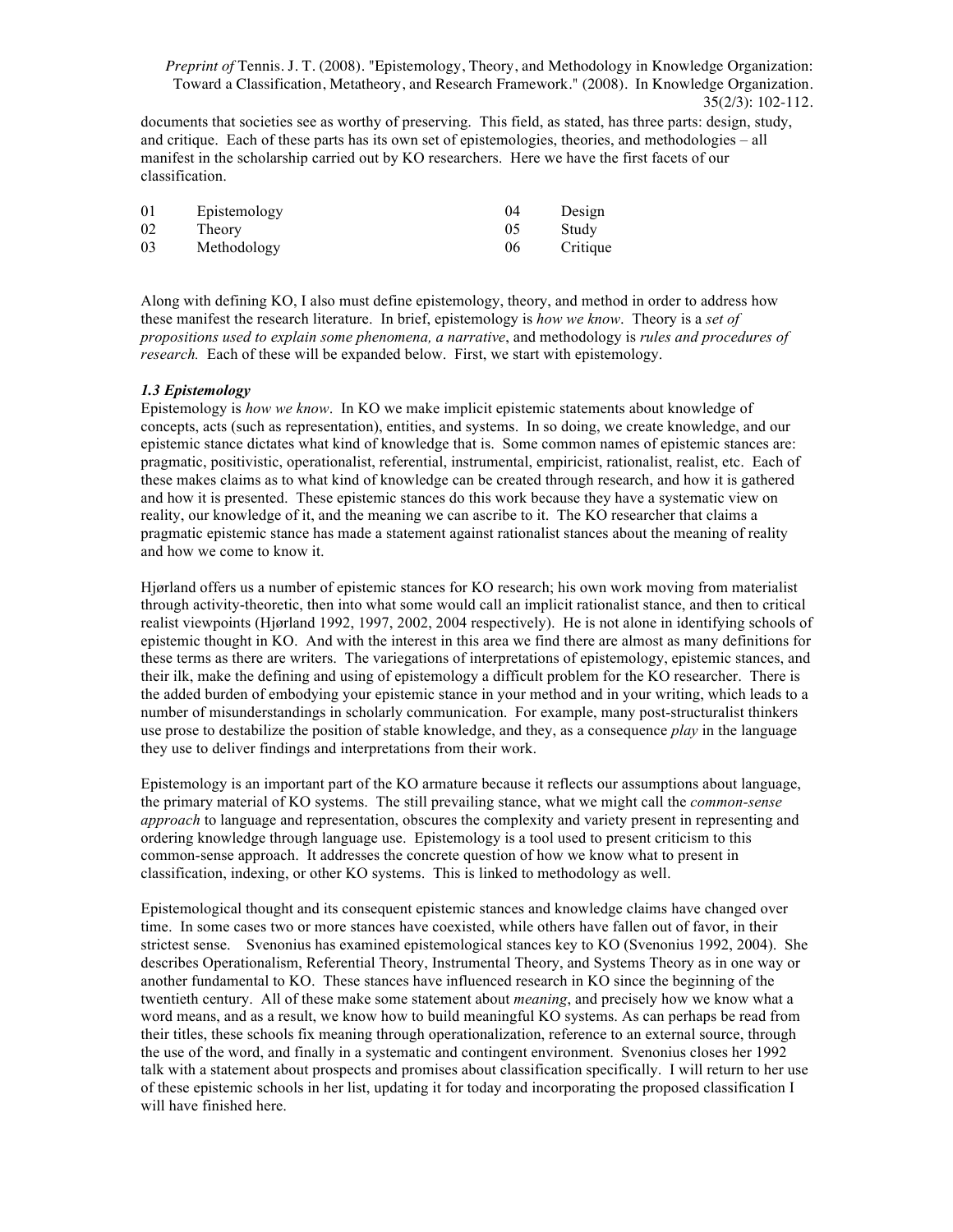One "radical" example of epistemic constructs and knowledge claims comes from radical liberation theology, and its reclamation of words, classification, and dictionaries. Mary Daly in cahoots with Jane Caputi (1987) conjured the Websters' First New Intergalactic Wickedary of the English Language. The purpose of this work was to remove patriarchal meanings from women's words, recast the organizational structure of word lists, and re-imagine a unique feminist sense of becoming through new definitions and new uses of terms. Words are given new meanings, and some are hyphenated to reveal their new intentions. This epistemic stance claims that words as currently defined limit the self-becoming of women, and so they must be newly crafted or redesigned from a women's realty. This radical list of word meanings fosters distinct knowledge claims about reality, how women know it, and what it means. Further, particular theory and methodology flow from this stance.

Epistemology in sum is, the claim on what knowledge is valid in research on organizing knowledge, and therefore what constitutes acceptable sources of evidence (presenting that knowledge) and acceptable end results of knowledge (findings from KO research). It allows us our insight and our blindness, and on a primary level cuts our research into what is acceptable and unacceptable. Epistemology in KO, results in an *epistemic stance* that outlines *knowledge claims*. In the case of KO we are concerned with assumptions about language, and how we can work with it in harmony with our conceptions of reality, how we know it, and what it means.

## *1.4 Theory*

As we said above, theory is *set of propositions used to explain some phenomena; it is a narrative.* Theories are, in the most general sense, unifying narratives about phenomena. Such narratives can predict, while others recast our perspective or view on the world. Others are created to shift our views on social action fundamentally. The kind of narrative (predictive, perspective, or invoking a fundamental shift) depends on the epistemic stance. Bates and Mai have both addressed issues related to theory in KO. Bates defines two senses of theory.

"The body of generalizations and principles developed in association with practice in a field of activity (as medicine, music) and forming its content as an intellectual discipline.... (Webster's Unabridged Dictionary) (b) A system of assumptions, accepted principles, and rules of procedure devised to analyze, predict, or otherwise explain the nature or behavior of a specified set of phenomena. (American Heritage Dictionary 1969). (See also Reynolds 1971.)… Theory, as defined in definition (a) above, can be thought of as the entire body of generalizations and principles developed for a field, as in "the theory of LIS." Second, and more of interest for this paper, is the concept of a single theory. A theory is a system of assumptions, principles, and relationships posited to explain a specified set of phenomena. Theories often carry with them an implicit metatheory and methodology, as in the "rules of procedure" in the (b) definition above. However, for most purposes, the core meaning of theory centers around the idea of a developed understanding, an explanation, for some phenomenon." (Bates 2005 2-3).

Speaking specifically about the scientific species of classification theory, Mai describes theory as such.

"An ideal theory of classification that follows the neutral, objective and positivistic line of thought should be able to prescribe how a set of documents should be organized and predict the consequences of the organization. The theory should furthermore apply to all kinds of different settings, users, and document types. Flyvbjerg sums up the requirements of an ideal theory based on his readings of Hubert Dreyfus and Pierre Bourdieu. Flyvbjerg finds that ideal theories have six characteristics:

- Explicit. A theory needs to be laid out in such detail that any reasoning human being is able to understand it. The theory must not fall on interpretation or intuition.
- Universal. The theory must apply at all times and in all places.
- Abstract. The theory must not require reference to concrete examples.
- Discrete. The theory must be formulated with context-independent elements; it cannot refer to human interests, traditions, institutions, etc.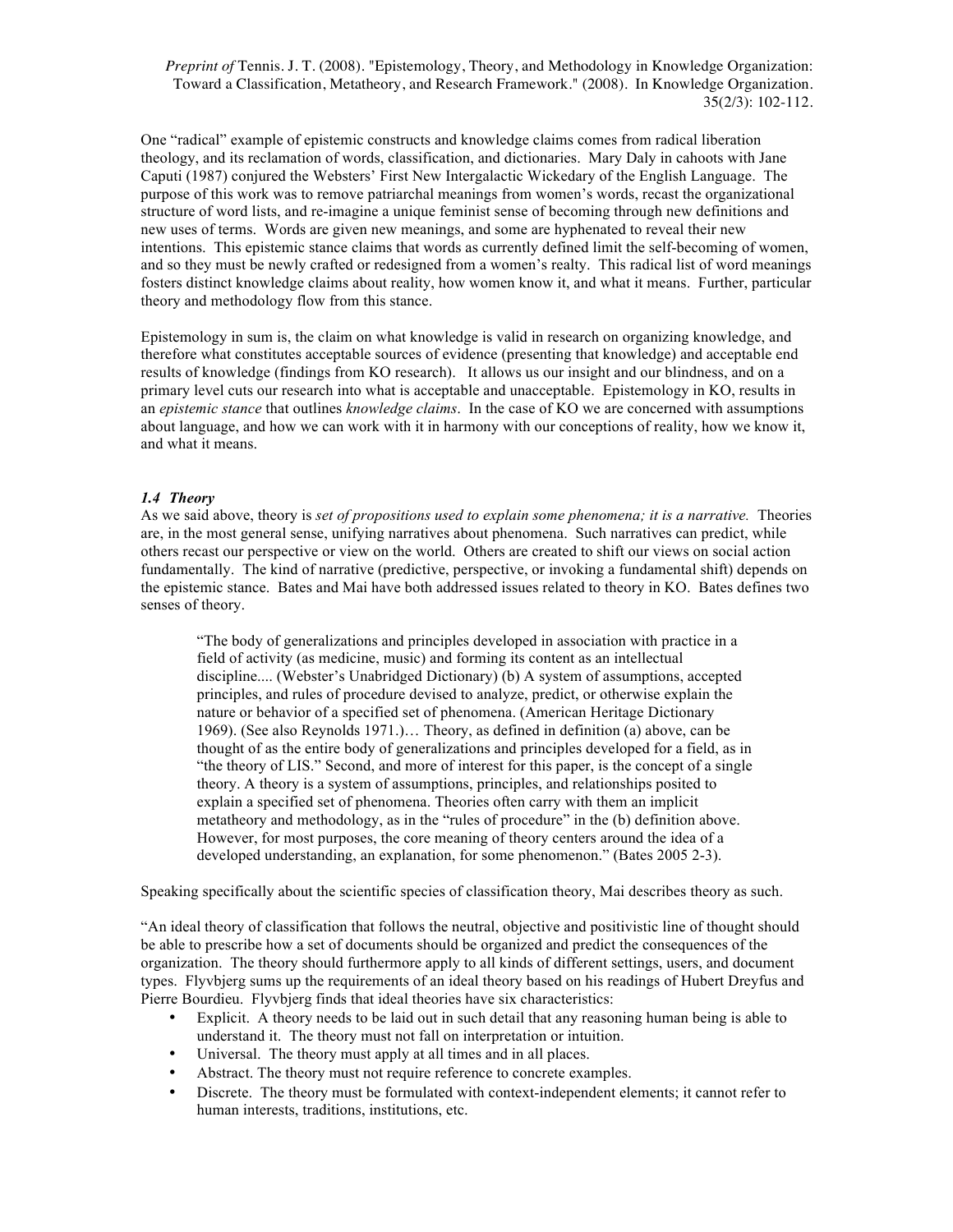- Systematic: The theory must constitute a whole in which the context-independent elements are related by laws or rules.
- Complete and predictive. The theory must be complete in the sense that it covers its whole domain and it must be predictive in the sense that the theory must specify the effects of the elements," (Flyvbjerg 2001, 38-39).

When comparing these two ideas of theory (Bates's and Mai's), we see two sides of the theory coin. Mai provides a *committed* definition of theory, specifically linked to the scientific agenda that such theory is to support. Bates's definition, in its two parts, is not so committed, but describes a wide range of explanatory power. The type of explanatory power a theory has is often divided into two extremes: *nomothetic* and *idiographic*. Nomothetic is concerned with establishing general laws that underlie phenomena, and idiographic is concerned with individual and often unique cases. Bates comments on nomothetic and idiographic theory.

"The first approach is the one that is fundamental to the sciences. Science research is always looking to establish the general law, principle, or theory. The fundamental assumption in the sciences is that behind all the blooming, buzzing confusion of the real world, there are patterns or processes of a more general sort, an understanding of which enables prediction and explanation of the particulars. The idiographic approach, on the other hand, cherishes the particulars, and insists that true understanding can be reached only by assembling and assessing those particulars. The end result is a nuanced description and assessment of the unique facts of a situation or historical event, in which themes and tendencies may be discovered, but rarely any general laws. This approach is the one that is fundamental to the humanities. (See an excellent discussion of these science/humanities theoretical differences in Sandstrom & Sandstrom 1995; see also discussion in Bates 1994)." (Bates 2005, 11-12).

Though, unlike Bates, I would not advocate linking one approach to the sciences and another approach to humanities, we can use these distinctions (nomothetic and idiographic) and the concept of *committed* and *uncommitted* characterizations of theory in our classification. I can now look at the parts of theory.

Since theory is defined as set of propositions and also as a narrative, we want to define these as well. Propositions are parts of theory, as are constructs. Phenomena manifest from the lens of our epistemic stance. These are the objects of study, and propositions are the statements we use to explain them – placing them in interrelationships. Constructs refine and extend our understanding of phenomena. An example of this would be the propositions and constructs used in semiology, the Peircean view on the study of signs, informed by a particular pragmatic epistemic stance. Peirce has been used by KO researchers, as have a number of thinkers in semiotics (a related body of theory to semiology). In this case the phenomena are signs. The constructs are the different types of signs (icon, index, and symbol) and different parts of signs (object, interpretant, and representamen) (Sonesson 1998a, 1998b). The propositions are, in this case, the coordination of the phenomena and the constructs, that once assembled in a particular order, tell the story of different types of signs, according to Peirce. Mai, interested in this theory, took the Peircean constructs, and applied them to the indexing process (Mai 2000, 2001). In so doing, he constructed a story about that process, that we could expect to find unlimited semiosis in it. This is an example of the narrative provided by theory in KO.

Narratives are stories. Stories layer on stories, and we develop a sense, through narrative, how knowledge is organized, or how people interact with organized knowledge. Theory is built on the primary level of research, epistemology, but floats above it, and when in concert with it, assumes a consistent stance in regard to phenomena and research approach and outcomes. The Mai example above rests on a Wittgensteinian pragmatism (Mai 2000), even if Peirce's did not. His approach and research outcomes follow this pragmatism, and we can see how he benefits from its stance, and where this epistemology may hurt his research: in the ability to create committed theory, for example. This is partly because of the knowledge claims laid out by this kind of pragmatism, one based on Svenonius's Instrumental Theory, and committed to situational knowledge and working within the rules of contextual language.

Theory, as the result of research endeavors, comes in a number of stripes. Much of it in KO is written to create, shift, or denounce narratives.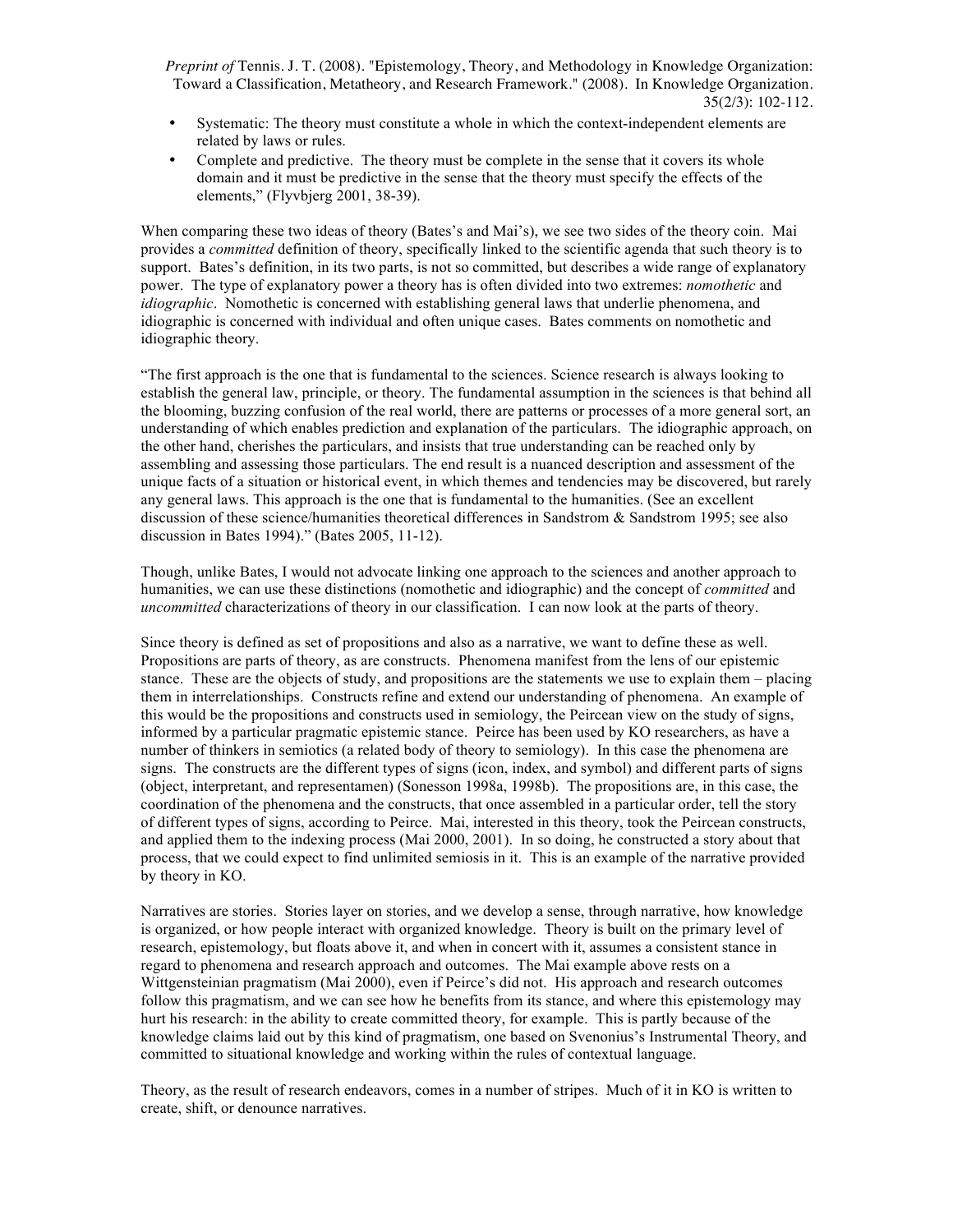## *Creation Narratives*

Creation narratives often surface when a researcher wants his or her audience to see KO in a new light, separated from any other theories.

#### *Shift Narratives*

Shift narratives move constructs about, keeping the source narrative in place, and not questioning the thrust of the source narrative. Broadfield's work might be seen as a shift narrative (shift theory) (Broadfield 1946), as is Furner's reconceptualization of Shera's theory of social epistemology (Furner 2002).

#### *Denouncement Narratives*

Denouncement narratives claim the entire premise of the narrative is problematic and needs to be replaced by a different theory. Hjørland has talked about blind alleys in much of his work (1998). Part of this is epistemic, and part of this is theoretical. In much of his argumentation he was to dissuade researchers from following a particular path in favor of another.

Narratives in our literatures are often supported by theories or constructs (parts of narratives) from outside KO and Library and Information Science. Semiotics, cybernetics, activity theory, genre studies, and various feminisms have shaped the narratives researchers have created in KO. Each of these grew out of an epistemology and was shaped by them. Likewise, epistemology also shapes methodology.

## *1.5 Methodology*

Methodology is the combination of epistemic stance and the methods of investigation. Methods of investigation, what I will call *techniques*, form a practice that carries with it the knowledge needed to have a result faithful to the chosen epistemology.

The presence of epistemology in both theory and methodology lies in the importance of labeling the kind of knowledge claims made through research narrative or research techniques. As we have described above and even if it is often not stated, research carries an implicit epistemic stance. What is more complicated is that researchers require a mixture of epistemic stances in many cases. This is because method or the acceptable results of research may be in conflict with sources of evidence or what knowledge of reality means. Methodology is the machine used to create knowledge. But the operation of the machine does not guarantee the acceptability of the findings. The nature of that newly created knowledge: its validity, veracity, trustworthiness, reliability, or utility is rooted in and manifest in epistemology.

An assertion similar to this has led some researchers to question the epistemic approaches of other writers rather than their methods (cf. Frohmann 1990; Hjørland 1998). These discussions highlight the importance of lining up epistemology, theory, and methodology. The arguments made in these polemics point to the limits of knowledge claims that one epistemic stance has with regard to another. For example, Frohmann claims that Beghtol's approach is mentalism (1989), and that a Wittgensteinian approach would be more appropriate. He does this through what some have called logical argumentation, but what I prefer to call writing.

## *1.5.1 Writing as Technique*

The majority research in KO is done using writing as the technique. Richardson (2004) provides a general discussion of writing as a research methodology. Usually this writing is supported by texts of various sorts (publications, archival materials, and often social acts read as texts). However, though we can point to sources of evidence, claim to outline the procedures we will engage in when reading and gleaning pollen for our blossoming ideas, writing as a technique is not well understood in the larger Library and Information Science community. This may be because it is explicitly linked to a family of epistemic stances and knowledge claims, drawn from the tradition of textual criticism, and founded on the belief that the power of rhetoric and perspective can shape action. Specifically for KO, this means design and evaluation of processes and systems. This is different in kind from studying how users interact with systems (Carlyle, 1989), observing how indexers and cataloguers do their work (Korotikin 1965; Šauperl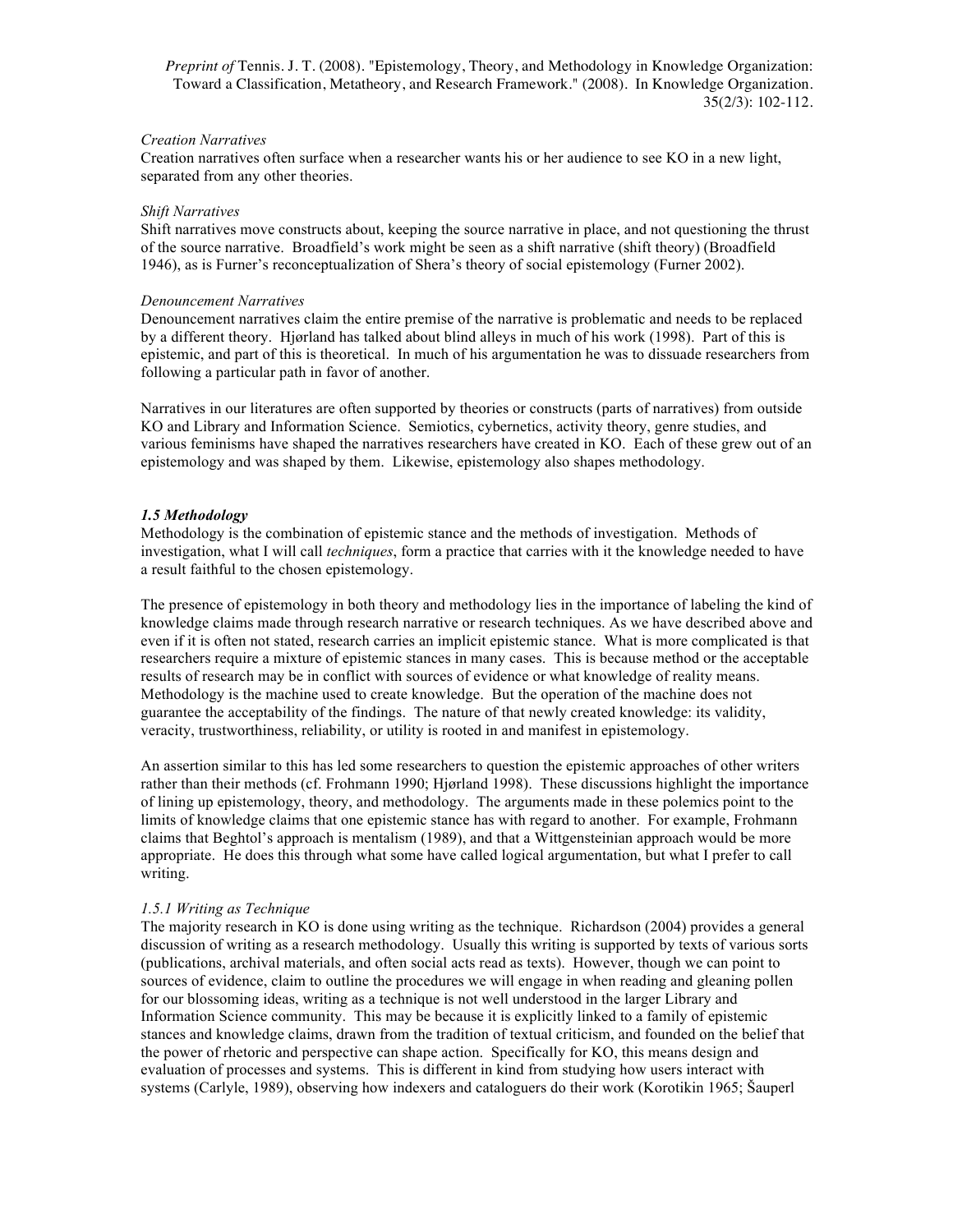2004), or studying the structure of disciplinary division of labor (Hjørland 2002). Examples of this technique can be found in Wilson (1968), Broadfield (1946), Langridge (1989), and Bowker (2005).

The matrix below shows the area of study and their central components.

|              | Knowledge Claims | <b>Narratives</b> | <b>Techniques</b> |
|--------------|------------------|-------------------|-------------------|
| Epistemology |                  |                   |                   |
| Theory       |                  |                   |                   |
| Methodology  |                  |                   |                   |

And we can expand our classification thus:

| 01  | Epistemology                      | 024  | Idiographic                    |
|-----|-----------------------------------|------|--------------------------------|
| 011 | Epistemic Stance                  | 025  | Propositions                   |
| 012 | Knowledge Claims                  | 026  | Constructs                     |
| 013 | <b>Assertions about Reality</b>   | 027  | Narrative                      |
| 014 | Our Ability to Know Reality       | 0271 | <b>Creation Narratives</b>     |
| 015 | What Knowledge of Reality Means   | 0272 | <b>Shift Narratives</b>        |
| 016 | Acceptable Sources of Evidence in | 0273 | <b>Denouncement Narratives</b> |
|     | Creating Knowledge                |      |                                |
| 017 | <b>Acceptable Findings</b>        | 03   | Methodology                    |
|     |                                   | 031  | Techniques                     |
| 02  | Theory                            | 032  | Contingencies to Epistemology  |
| 021 | Committed                         | 04   | Design                         |
| 022 | Uncommitted                       | 05   | Study                          |
| 023 | Nomothetic                        | 06   | Critique                       |
|     |                                   |      |                                |

## *1.6 Metatheory*

Above I reflected on three parts of research: epistemology, theory, and methodology. As a result, we are getting an overarching view of KO research, and in some small way, drafting a framework that can be used to compare research among KO researchers as well as those that work in cognate areas like ontology engineering and information architecture, just to name two. By reflecting on KO scholarship like this and for these purposes I am working toward metatheory, a common research tool in Information Science (e.g., Cronin 1998; Dervin 2003; Hjørland 1998; Metcalfe 1957; Olson & Schlegl 2001; Vickery 1997; Vakkari & Kuokkanem 1997), that unfolds with varying degrees of adherence to a Ritzer's definition of metatheory (Ritzer 1991a, 1991b). What they all have in common is their intention of providing a narrative about theory. Our intent is to craft that narrative, about how the hitherto discussed three parts of KO research manifest and shape our scholarly literature. This will then serve in systematizing via classification, the identification of these components of KO literature. And it is here where we can begin to speciate the KO literature, at least into broad categories. The following three categories respond to the question: what questions are asked in KO and what types of research grow out of those questions?

## *2 Design, Study, and Critique*

How do I build KO systems? What is going on in the process of building and using these structures? What do such structures and processes mean? The design, study, and critique of KO systems answer these questions. Each of these spheres, while perhaps pulling on the same epistemic stance, and perhaps even theory, manifest a different methodology with regard to these questions. And though this will be a short discussion of these types of research, the intent is to use them as ideal types to extend our classification. We will start with the category of design research in KO.

# *2.1 Design*

Much of KO research concerns itself with the design of indexing languages, catalogues, and other descriptive apparatus. Key thinkers in the field, like S. R. Ranganathan, have contributed a great deal of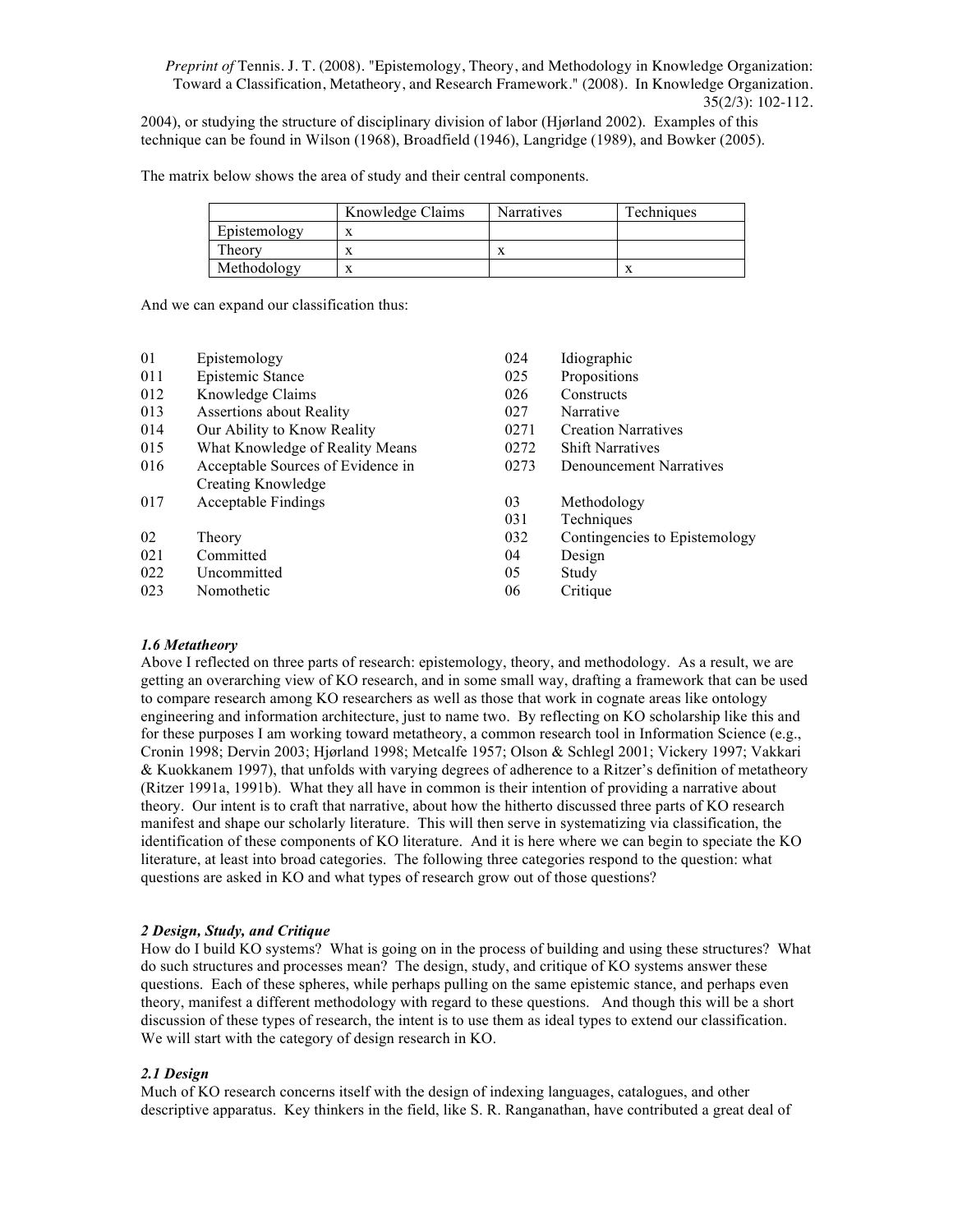thought to the design of, in this case, schemes for classification. Design research operates in a small and particular set of epistemologies, and a diverse set of theories and methods. The fundamental question addressed in this sphere of research is *how do I build a KO system?* I will provide two examples of this work below. Their names are meant to be indicative of the epistemic stance and methodology manifest in the sphere.

## *2.1.1 Pragmatic Rationalism (Postulationalism)*

S. R. Ranganathan and the CRG in their approach to classification theory postulate basic categories and methods for interpreting and representing categories. To postulate categories, in this case, is to create what Ranganathan called fundamental categories (or ideas in some cases). For him they are Personality, Matter (later called Matter-Property), Energy, Space, and Time, abbreviated as PMEST. Ranganathan, in what can be characterized as a pragmatic rationalism, claimed that all categories of subjects could be reduced to these five. All distinct components of any subject could be represented as, for example, the personality or time of a subject. So, to use one of his examples, the prevention of disease of the rice plant in the Cauvari delta during the dry period is made up of time (dry period), space (Cauvari delta), energy (prevention), matter (disease), and personality (rice plant) (Ranganathan 1967, 12-13). The Classification Research Group approached classification from this same perspective during the middle of the twentieth century. Members of this group suggested different sets of categories, but Mills' proposed Standard Citation Order has received general acceptance (e.g., Bliss Classification Association 2007). However, Ranganthan in his unique style of design research firmly postulated the categories (in a way rationalist), and claimed they existed until proven otherwise – linking the ontological status of his PMEST to a more pragmatic concept of usefulness.

The epistemology, theory, and methodology of this design discourse starts from the assumption of utility based on purpose, not on a rational realism of constantly existing things called categories. When we read Ranganathan, we can see that knowledge of facets is not permanent or fixed. We are told:

"One may ask 'Why should the Fundamental Ideas [Categories] postulated be five? Why not 3? Why not 6?' It is possible. There is absolute freedom for everybody to try it out. A person may be fond of six. He must classify on the basis of some thousands of assorted articles. If they produce satisfactory results in arranging the subjects of the articles along a line, that postulate may be accepted," (Ranganathan 1967, 398).

This is not a strict rationalist stance, but more of a pragmatic, if not neo-pragmatic epistemic stance and method (cf. Rorty 1982, 1999). Try it, and if it works, if it is useful, don't worry about real or true. For Ranganathan utility was the final judge. His fundamental categories were used to classify in order to save time for the reader.

This interpretation differs from others', but is an attempt to align an implicit epistemic stance with the technique of writing in order to design a system.

# *2.1.2 Single Source Focus*

Another sphere of research present in KO is single source focus. Its tenets look something like this: If we cannot create adequate, let alone good, KO systems *ex nihilo*, we must find the valid evidence for designing such systems. If we find the valid evidence, we have found the key to design, and the problem of representation or ordering documents an easy next step. Scholars in KO have argued for different valid sources: in the macro-social discourse (Hjørland 2002), in the triangulation of documents, decisions (microsocial discourse), and macro-social discourse (Mai 2005), and in requests and users of documents (Fidel 1994; Soergel 1974). Some posit that writers are the best valid source and point to documents themselves as the chief source (Langridge 1989). Still others have looked to philosophy and philosophical texts to pin the valid source of a domain on a larger picture of knowledge (see discussions in Gnoli and Poli 2004). Single source focus commits to identifying *the* source of valid evidence for act of indexing and the act of indexing language design. This is an epistemic stance as well as a description of purpose; that we can know this and it is the job of KO research to investigate this. This is not to say that single source focus research is not revised or rethought. It is often revised, expanded, or jettisoned. But the thrust of the work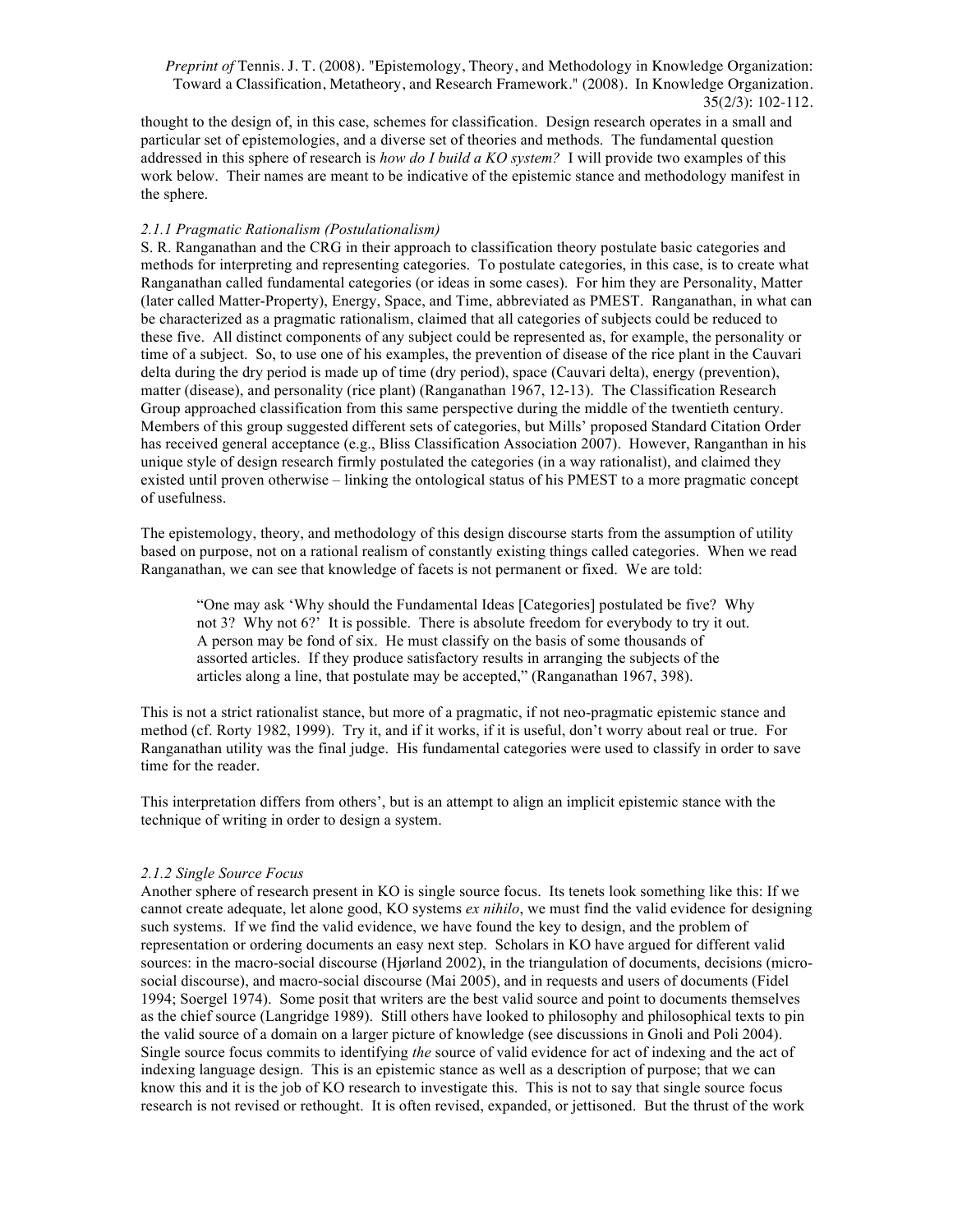is in designing methods where one can look for the single source of valid data for organizing knowledge. Often this design imperative comes from or is inspired by another sphere of research: study.

#### *2.2 Study*

In order to inform and understand the ramifications or shortcomings of design, KO researchers have also studied information organization frameworks. They have done this empirically and analytically. The analytical work has examined statements about KO systems, or taken cases at hand in order to make an argument about that case. Wilson's work is an example of this. His argument in his 1968 work demonstrates the limits of our ability to carry out particular types of description and knowledge organization (Wilson 1968). Other examples are surveys and fieldwork. Fieldwork has primarily been idiographic – studying one situation (Jeng 1996; Krarup and Boserup 1982), though some larger studies have been carried out (Šauperl 1999, 2004; Korotikin 1965; Oliver et al., 1966). New systems also elicit empirical study, like social tagging/social bookmarking (where users tag their online content and share it with others in the same tagging system). KO researchers want to know how they compare to familiar structures (Kipp and Campbell 2006), and searching studies figure in here as well (Fidel 1994). Where study is both analytical and empirical in its approach, committing to one family of epistemic commitments, critique, the third sphere of KO, frames its work in the power of language to comment on identity and work politics, and thereby inform study and design.

#### *2.3 Critique*

Critique is not a unified sphere, though much of what I see in this sphere is research done in a poststructuralist or critical-theoretic vein. At the forefront of this work are studies on work and identity politics as they interface and shape KO systems. Olson (2002), Beghtol (2002), Bowker and Star (1999), and Furner (2007) are examples of KO thinkers who have looked at the role identity plays in KO systems. Their critiques have asked for designers to expand their conception of the power classification has, and by extension KO systems. Through analysis of texts and an interpretation of social milieu in which KO surfaces, they offer criticism that ask us to rethink out assumptions about the tools we use. The wider social context of identity politics and the often hidden power struggles serve as a yardstick, and reveal how they manifest in the seemingly utilitarian systems we design and study.

Work is also a backdrop on which KO researchers have carried out critique. Bowker and Star's work can fit here as well (1999), along with Day's (2001) analysis of professional work in the post-modern knowledge economy. In this piece Day sees a shift in labor within the context of the shift to an online economy. He explores what happens to the category of knowledge work drawing on Italian Marxist and critic Antonio Negri (1988, 1999, 2000) to further his argument.

Finally, scholars engage in critique when KO seeks to bridge the gap between the assumed canonical texts, contexts, and problems and new inquiries arising out the now every-day need to organize knowledge in order to mediate information overload, help systems interoperate, and localize systems for information management. An example of this type of critique is Campbell's work on analyzing the discourse of the semantic web (2006). In this work Campbell is looking at the discourse and structures that manifest from KO work at the intersection of familiar practices in KO, semantic web development, and emerging social tagging structures and practices. Feinberg (2006) also makes connections using Wilson's (1983) conception of cognitive authority and lays this alongside the discourse of social tagging.

At this point we have a classification that looks like this:

| 01  | Epistemology                      | 017 | <b>Acceptable Findings</b> |
|-----|-----------------------------------|-----|----------------------------|
| 011 | Epistemic Stance                  |     |                            |
| 012 | Knowledge Claims                  | 02  | Theory                     |
| 013 | <b>Assertions about Reality</b>   | 021 | Committed                  |
| 014 | Our Ability to Know Reality       | 022 | Uncommitted                |
| 015 | What Knowledge of Reality Means   | 023 | Nomothetic                 |
| 016 | Acceptable Sources of Evidence in | 024 | Idiographic                |
|     | <b>Creating Knowledge</b>         | 025 | Propositions               |
|     |                                   |     |                            |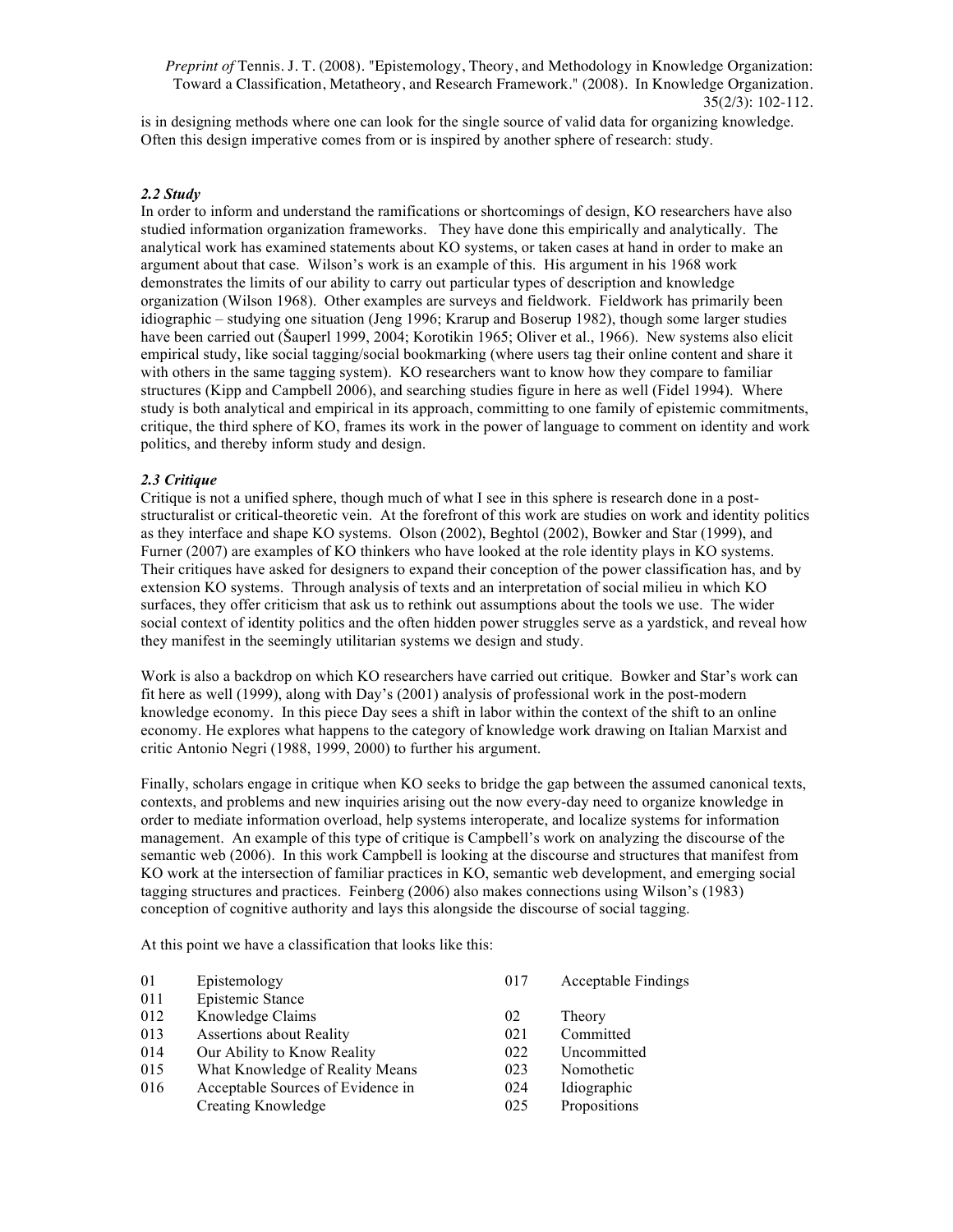| 026  | Constructs                     | 05   | Study                                   |
|------|--------------------------------|------|-----------------------------------------|
| 027  | <b>Narrative</b>               | 051  | <b>Analytical Study</b>                 |
| 0271 | <b>Creation Narratives</b>     | 052  | <b>Empirical Study</b>                  |
| 0272 | <b>Shift Narratives</b>        |      |                                         |
| 0273 | <b>Denouncement Narratives</b> | 06   | Critique                                |
|      |                                | 061  | Critical Theory and Post-Structuralist  |
| 03   | Methodology                    |      | Critique                                |
| 031  | Techniques                     | 0611 | Identity in KO                          |
| 032  | Contingencies to Epistemology  | 0612 | Work and Labor in KO                    |
| 04   | Design                         | 062  | Discourse Analysis at Interstices of KO |
| 041  | Contingencies to Epistemology  |      | and Cognate Research                    |

This classification is provisional, incomplete, and over-simplified. It is offered here as an outline for reflection on KO. Further refinement is required. However, as a cadre of concepts drawn from KO, I believe it does begin to provide an overarching perspective on this research landscape. As a framework it might serve as a point of comparison with regard to similar problem spaces emerging in the context of ubiquitous and driving desire to organize information in order to get by in the today's world. I hope it is the first small link in a chain connecting the many disciplines in this problem space.

#### *3 Elenchus in KO*

An elenchus is a chain. It is the Latin form of the Greek word elenchos, and is used in some scholarship for Socrates' method of questioning in order to elicit the truth. Given the architecture of epistemology, theory, and methodology described above, and the spheres of research in KO, we can talk about the connection between these (minimally) six and the variety of approaches to the problem of organizing knowledge. The components of this elenchus are not anything unique to KO, but the characteristics and outcomes of our research are. And research on organizing information has blossomed with the advent of the almost ubiquitous presence of digital information creation, dissemination, and storage systems. With this comes the problem of organizing information, and we are now in a multidisciplinary environment, of which KO is only one discipline of many approaching this problem. For example many of the best minds in philosophy and biology are turning their attention to ontology engineering, and crafting research which appears similar to KO work, but when compared against the classification above demonstrates a starkly different perspective with regard to common epistemic stances in KO and as a result the theories and methods applied to the problem of organizing knowledge about genes and cells (Smith 2005).

Our elenchus is unique, and by acknowledging what is and what it is not, we can see how our work interfaces with myriad research initiatives and the legion of new techniques, tools, and systems of organization. In so doing we can offer our special approach to these problems. We are working in a time that requires us to organize knowledge organization. As a consequence I believe we are necessarily comparativists. I hope this preliminary work helps those interested in exploring comparative work.

#### **References**

*American Heritage Dictionary of the English Language*. 1969. Boston: Houghton-Miffllin.

Bates, Marcia, J. 2005. An introduction to metatheories, theories, and models, In Fisher, Karen.E., Erdelez, Sandra. and McKechnie, Lynne, eds. *Theories of information behavior*. Medford, NJ: Information Today, pp. 1-24.

Bates, Marcia. J. 1994. The design of databases and other information resources for humanities scholars: The Getty Online Searching Project report no. 4. *Online and CD-ROM review*. 18n6: 331-340.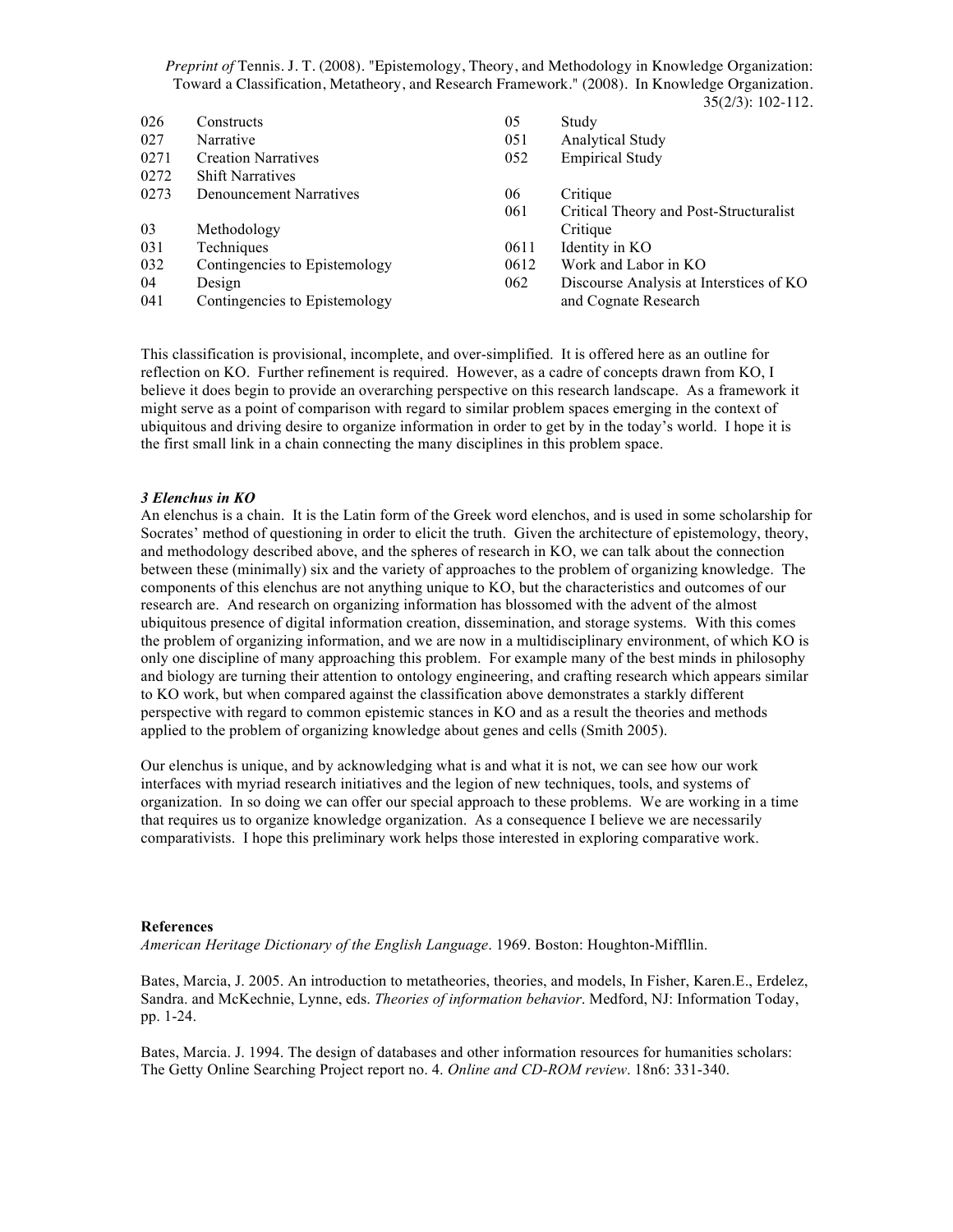Beghtol, Clare. 2003. Classification for information retrieval and classification for knowledge discovery: relationships between "professional" and "naïve" classifications. *Knowledge organization* 30n2: 64-73.

Beghtol, Clare. 2002. A proposed ethical warrant for global knowledge representation and organization systems. *Journal of documentation* 58n5: 507-532.

Beghtol, Clare. 1986. Bibliographic classification theory and text linguistics: aboutness analysis, intertextuality and the cognitive act of classifying documents*. Journal of documentation* 42n2: 84-113.

Bliss Classification Association. 2007. The Bliss Bibliographic Classification : history & description. Available: http://www.blissclassification.org.uk/bchist.htm

Bowker, Geoffrey C. 2005. Memory practices in the sciences. Cambridge, MA: MIT.

Bowker, Geoffrey C. and Star, Susan Leigh. 1999. *Sorting things out: classification and its consequences*. Cambridge, MA: MIT.

Broadfield, A. 1946. *Philosophy of classification*. London: Grafton.

Campbell, D. Grant. 2006. A phenomenological framework for the relationship between the semantic web and user-centered tagging systems. In Furner, Jonathan and Tennis, Joseph T., eds. *Proceedings 17th Workshop of the American Society for Information Science and Technology Special Interest Group in Classification Research 17, Austin, Texas* Available http://dlist.sir.arizona.edu/1838/*.*

Carlyle, Allyson. 1989. Matching LCSH and user vocabulary in the library catalog. *Cataloging & classification quarterly*. 10: 37-63.

Daly, Mary in cahoots with Jane Caputi. 1987. *Websters' first new intergalactic wickedary of the English language*. Boston: Beacon Press.

Day, Ronald. 2001 Totality and representation: a history of knowledge management through European documentation, critical modernity, and Post-Fordism. *Journal of the American Society for Information Science and Technology* 5n29:725-735.

Feinberg, Melanie. 2006. An examination of authority in social classification systems. In Furner, Jonathan and Tennis, Joseph T. eds. *Proceedings 17th Workshop of the American Society for Information Science and Technology Special Interest Group in Classification Research 17, Austin, Texas.* Available list.sir.arizona.edu/1783/01/feinberg.pdf

Fidel, Raya. 1994. User-centered indexing*. Journal of the American Society for Information Science* 45n8: 572-578.

Flyvbjerg, Bent. 2001. *Making social science matter: why social inquiry fails and how it can succeed again.* Cambridge, UK: Cambridge University Press. Quoted in Mai 2002.

Frohmann, B. 1990. Rules of indexing: a critique of mentalism in information retrieval theory. *Journal of Documentation* 46n2: 81-101.

Furner, Jonathan. 2007. Dewey deracialized: a critical race-theoretic perspective. *Knowledge organization* 34n3: 144-168.

Furner, Jonathan. 2002. Shera's social epistemology recast as psychological bibliology. *Social epistemology*. 16: 5-22.

*Gene Ontology*. 2008. Available: http://www.geneontology.org/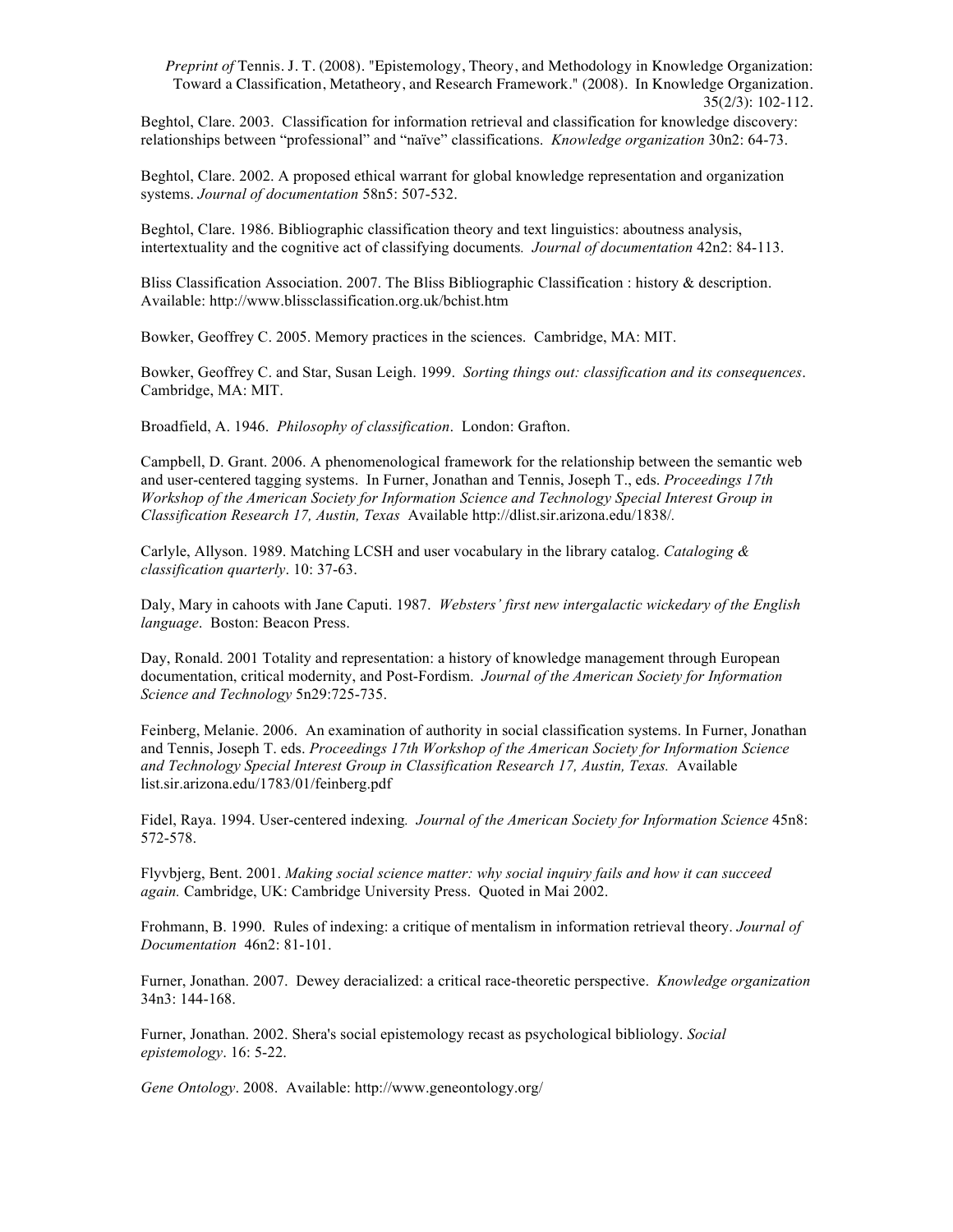Gnoli, C. and Poli, R. 2004. Levels of reality and levels of representation. *Knowledge organization*. 31n3: 151-160.

Hjørland, Birger. 1998. Theory and metatheory of Information Science: a new interpretation. *Journal of documentation* 54n5: 606-621.

Hjørland, Birger. 2004. Arguments for philosophical realism in library and information science. *Library trends* 52n3: 488-506.

Jeng, L. H. 1996. Using verbal reports to understand cataloging expertise: two cases. *Library resources and technical services* 40: 343-358.

Kipp, Margaret E.I. and Campbell, D. Grant. 2006. Patterns and inconsistencies in collaborative tagging systems: an examination of tagging practices. *Proceedings of the 2006 Annual Meeting of the American Society for Information Science and Technology, Austin, November 3-8, 2006.* Available dlist.sir.arizona.edu/1704/

Korotkin, Arthur. L. et al. 1965*. Indexing aids, procedures, and devices. Rome Air Development Center Report RADC-TR-64-582*. Available from C.F.S.T. I. as AD 616342.

Krarup, Karl. and Boserup, Ivan. 1982. Reader-oriented indexing. *Part of the series, Automation and Documentation Pamphlets Edited by the Royal Library vol. 2*. Royal Library, Copenhagen.

Langridge, Derek Wilton. 1989. *Subject analysis: principles and procedures*. London: Bowker Saur.

Mai, Jens-Erik. 2002. Is classification theory possible? Rethinking classification research. In López-Huertas, María. ed., *Challenges in knowledge representation and organization for the 21st century: Integration of knowledge across boundaries: Proceedings of the Seventh International ISKO Conference 10-13 July 2002 Granada*. Würzburg: Ergon, pp. 427-78.

Mai, Jens-Erik. 2001. Semiotics and indexing: an analysis of the subject indexing process. *Journal of documentation* 57n5: 591-622.

Mai, Jens-Erik. 2000. *The subject indexing process: an investigation into the problems in knowledge representation*. Dissertation from the University of Texas, Austin.

Negri, Antonio. 1988. Archaeology and project: The mass worker and the social worker. *Revolution retrieved: selected writings on Marx, Keynes, Capitalist crisis and new social subjects.* London: Red Notes: 203–228.

Negri, Antonio. 1999. Value and affect. *Boundary*. 2n26: 77–88.

Negri, A. 2000. *Kairòs, alma Venus, multitudo: nove lezioni impartite a me stesso*. Rome: Manifestolibri.

Oliver, Lawrence H. 1966. *An investigation of the basic processes involved in the manual indexing of scientific documents*. Bethesda, MD: General Electric Company. NSF C-422 [PB 169 415].

Olson, Hope. A. 2002. The *power to name: locating the limits of subject representation in libraries.*  Dordrecht, The Netherlands: Kluwer Academic Publishers.

Ranganathan, Shiyali. Ramamrita. 1967. *Prolegomena to library classification.* 3rd ed. Bombay: Asia Publishing House.

Reynolds, Paul. D. 1971. A *primer in theory construction*. Indianapolis: Bobbs-Merrill.